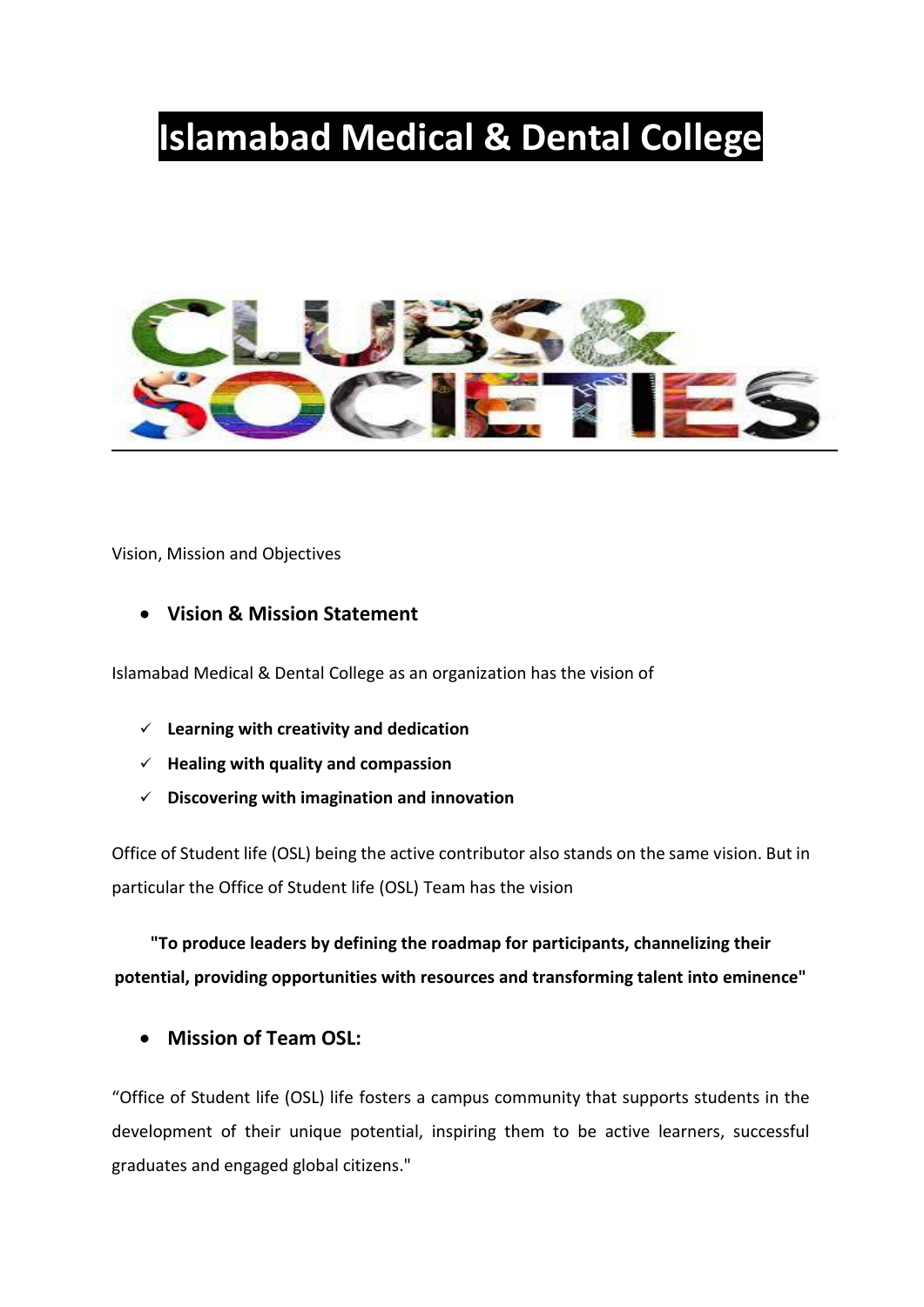### • **Objectives:**

By optimum utilization of resources and energies, Office of Student life (OSL) is committed to achieve its objectives that are inclined exclusively with the vision and mission of Islamabad Medical & Dental College. This policy document attempts to directly address the following objectives,

- 1. To provide a platform for personal and professional development of participants from various disciplines of study in the areas of Arts and Culture, Media, Entertainment, Dramatics, Social Welfare, Debating and literature, Sports and Adventure
- 2. To empower participants by vesting trust in them and providing numerous opportunities for exhibiting their talents through organization of creative and innovative activities/events by trust
- 3. To nurture a variety of capabilities in participants which involve interpersonal skills, leadership and management skills, ethical conduct, creativity, critical decision making, multi-tasking, problem solving skills, sense of accountability
- 4. To provide participants the opportunity to represent university at different forums and interact with corporate sector in order to groom their professional conduct and widen the span of public relations
- 5. To train participants for professional life, inculcating in them the understanding and responsibility of the operations of an organization in the form of clubs and societies
- 6. To coach participants on the principle of "Creating something worthwhile with minimum resources" so as to increase cost effectiveness of activities, encouraging clubs/Societies to generate their own resources and adopt self-reliance policy
- 7. To encourage understanding, communication and cooperation between participants of all races and cultures.
- 8. To facilitate clubs and societies in conducting activities/events
- 9. To empower participants through counselling, personal consultation so they can improve their skills and expertise in their areas of interest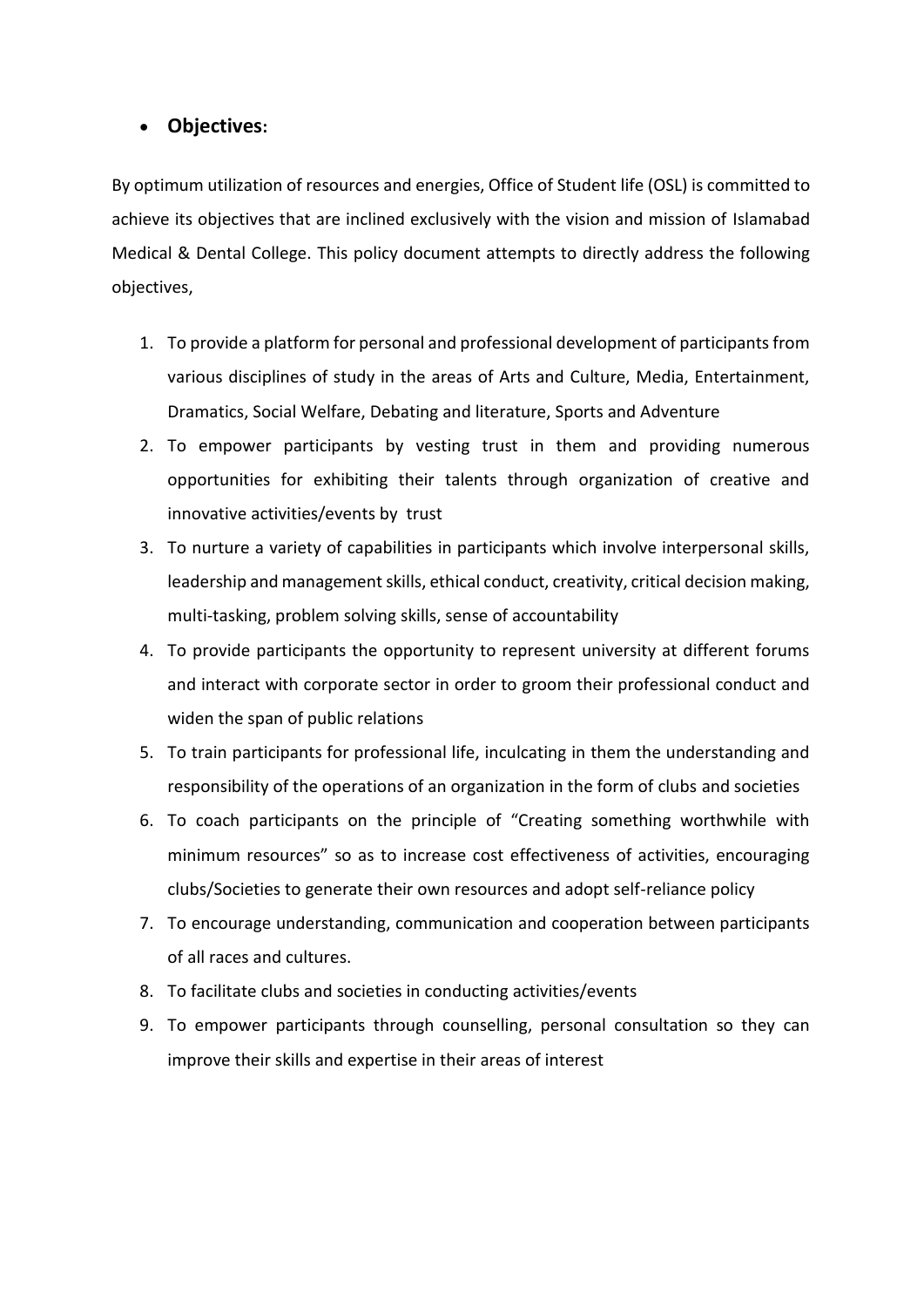### **Core Functions of Office of Student life (OSL)**

Office of Student life (OSL) has been established to provide a student empowerment platform in extra-curricular activities. It is committed to shore up students associated with organizing campus events and programs which encourage diversity, demonstrate collaboration among groups and support activities that are consistent with the objective to boost up talent in different areas and to provide an organization where they can turn their unique ideas into gleaming activities endowed with creativity and innovation.

Office of Student life (OSL) has been divided into sections.

- Life @ IM&DC
- Sports
- Office of Alumni

Office of Student life (OSL) is considered to be the only department in Islamabad Medical & Dental College (IMDC) that provides dedicated advisory services to participants not only in their co-curricular as well as in extracurricular activities. The Club and Societies plays an important role in extracurricular activities. Participant's involvement in diverse clubs and societies can be one of the most enriching aspects of the university experience. In fact, clubs and societies are a wonderful place to socialize, build leadership skills, and meet people who share interests similar to others.

### **Student life at IM&DC**

#### ✓ **Never a Dull Moment- Student Life at IM&DC**

Student life at IMDC is not all about academics and study alone. We know that students need a respite from their tough study schedules. This is necessary to re-invigorate their energies and for overall holistic development of the participants. The Office of Student life (OSL) manages a wide range of clubs and societies catering for both co/extracurricular activities. All that students have to do is to choose an area of interest.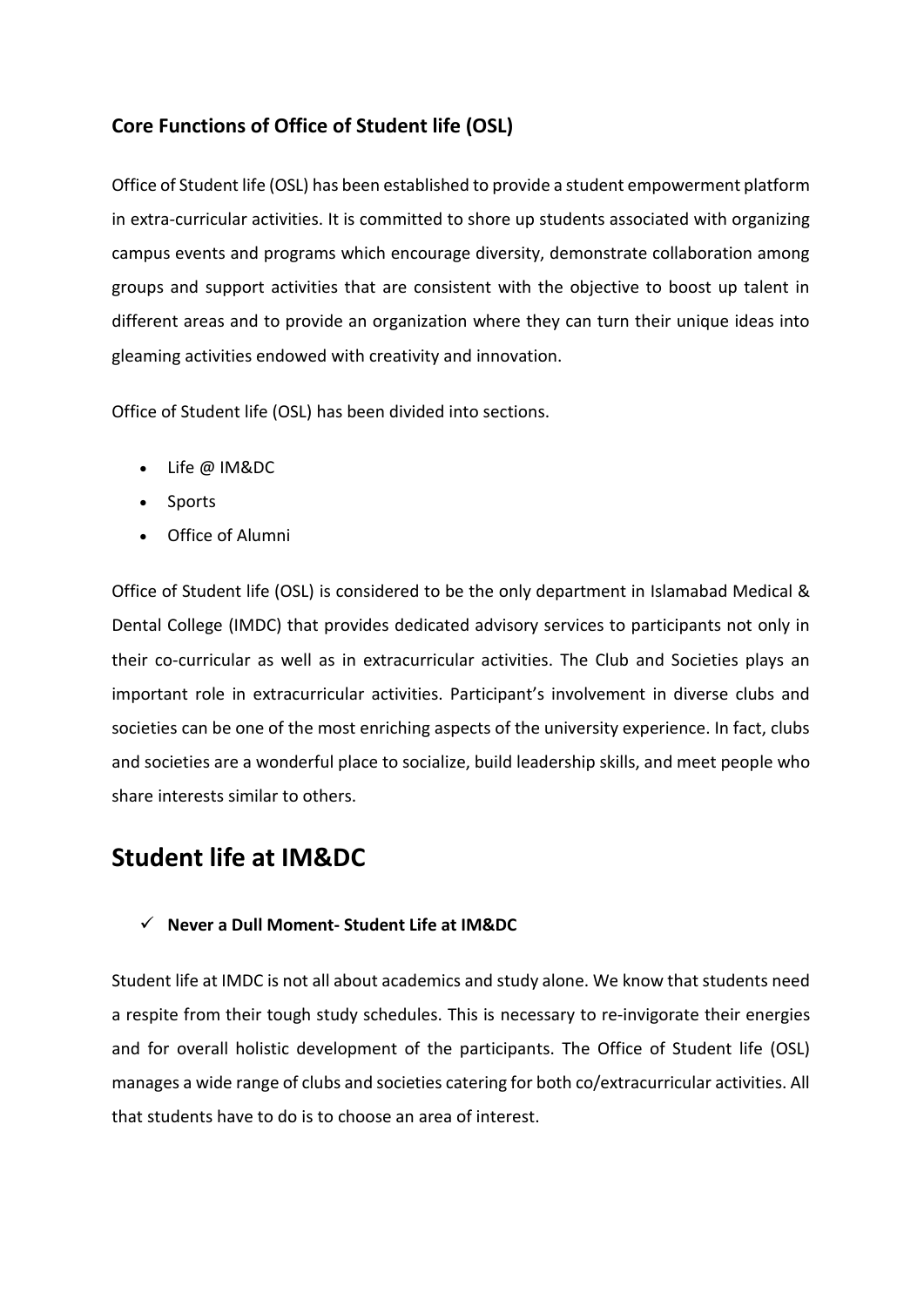#### ✓ **Code of Conduct for Activities/Events**

Office of Student life (OSL) has established the code of conduct all kinds of events which has to be followed by all clubs and societies while organizing the event within or outside of campus premises. The purpose is to regulate the clubs/societies in order to keep them within the margins of IMDC's values and norms so as to avoid any misconduct or unethical activity that might lend disgrace to the organization. Strict action will be taken by respective authorities if any club/society was found involved in the violation of the code of conduct.

#### ✓ **Language/Communication**

Clubs/Societies conducting events will be abide by the use of sophisticated language during the event. Any such communication that involves the use of abusive language, slang or vague words during the performance is strictly not allowed. Moreover, unethical and nonprofessional communication is not allowed within the premises of university.

#### ✓ **Demeanour of Executive Members**

All the Executive Members of clubs/societies will behave in professional way. Any act of violence directed at any person or property is unendurable and serious action will be taken against any such incident.

#### ✓ **Entertainment/Performance**

IMDC Prohibits clubs/societies from conducting any such events organized within or outside the university premises which involve rock and pop music performance. Only FOLK and CULTURAL INSTRUMENTAL music may be allowed after careful scrutiny from concerned authorities subject to the situation.

#### ✓ **Event Promotion/Advertisement**

All clubs/societies will strictly avoid the advertisement and promotion of any such material that involves the unethical content which may earn a dishonourable repute to the university. All promotional material for events will be approved by the concerned authorities before publicizing.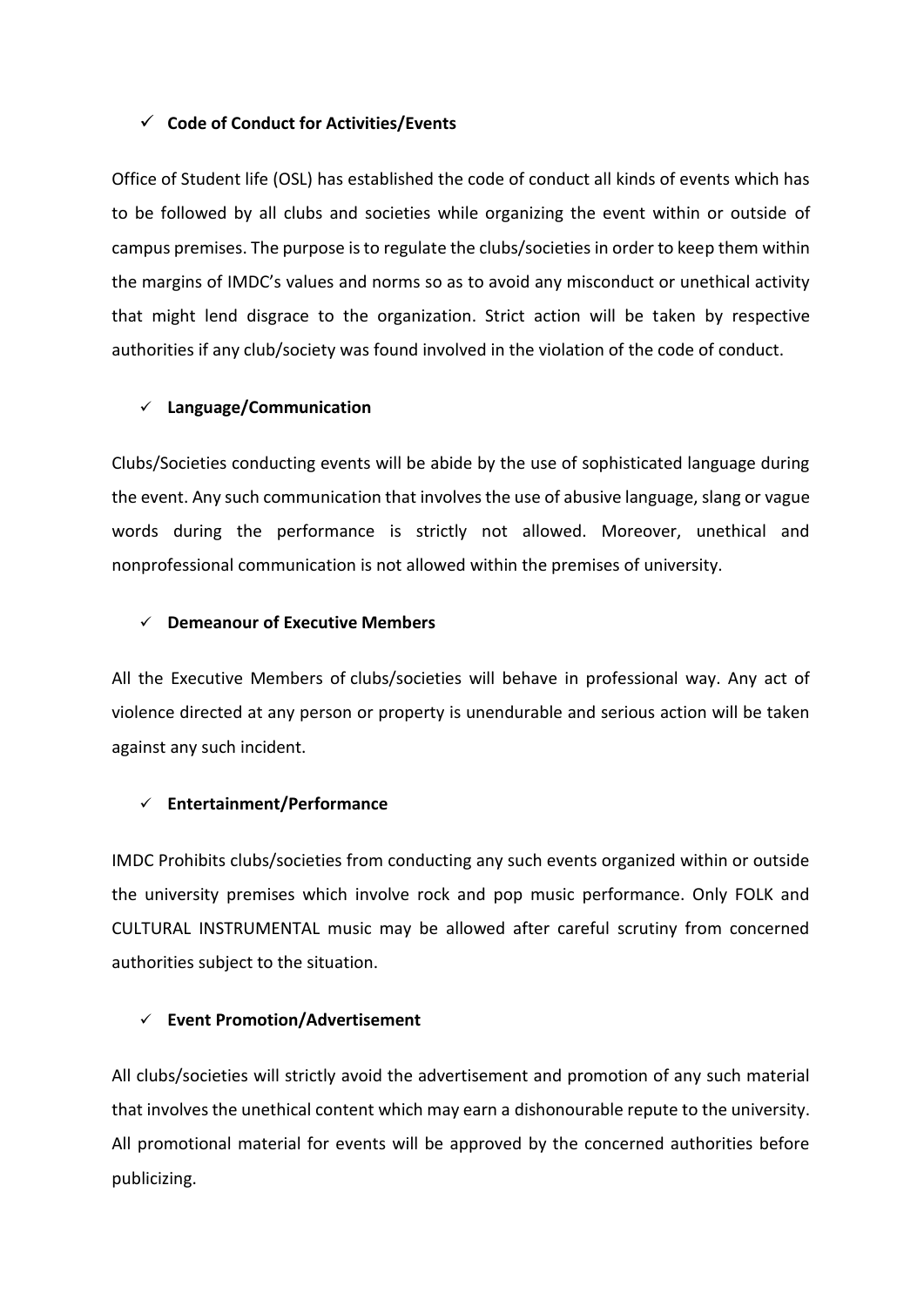#### ✓ **Finance/Sponsorship**

Any method adopted by clubs/societies for finance arrangement to conduct any event must be approved from the concerned authorities.

- Ticket/pass selling for any event is not permissible without approval from the management.
- Sponsorship budget will be collected through the approval of higher authorities in IMDC's account through established procedure either it be cash or cheque/demand draft.
- Donation collection is not allowed without approval of higher authorities and will be collected in IMDC's account.
- All the donation/sponsorship cheques will be received in the name of IMDC.

### **List of Societies and Clubs:**

| S.No# | Society/Club Name           | $S.No.$ # | Society/Club Name             |
|-------|-----------------------------|-----------|-------------------------------|
| 1.    | <b>Literary Society</b>     | 4.        | <b>Arts Society</b>           |
| 2.    | <b>Blood Donors Society</b> | 5.        | <b>Social Welfare Society</b> |
| 3.    | <b>Sports Society</b>       | 6.        | Hiking Club                   |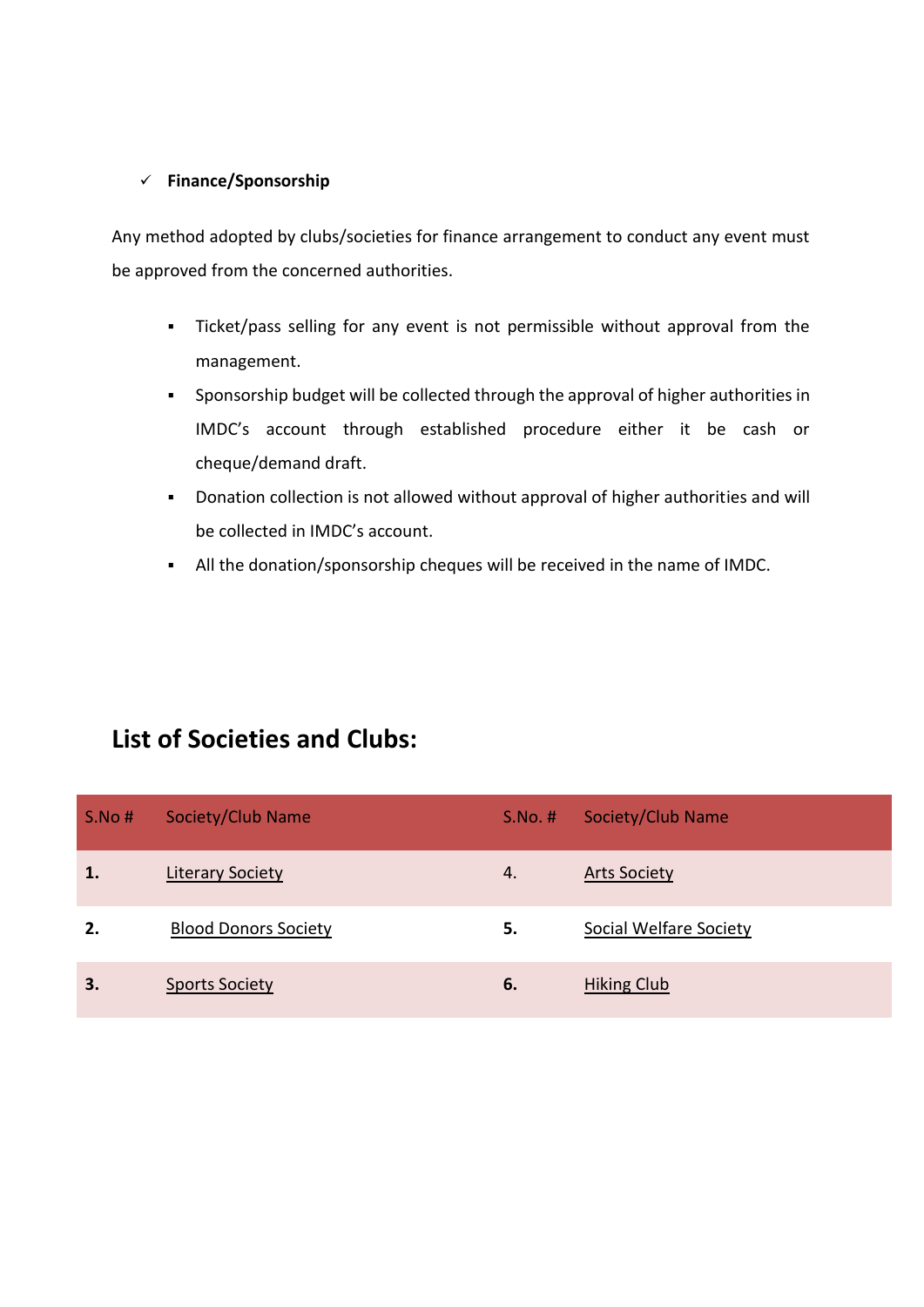

# **Literary Society**

The Literary Society serves as a platform for participants with literary taste and writing acumen.

The club is meant to promote literary activities. It helps members to cultivate their literary tastes and sharpen their writing skills. Members are encouraged to write on a wide variety of topics.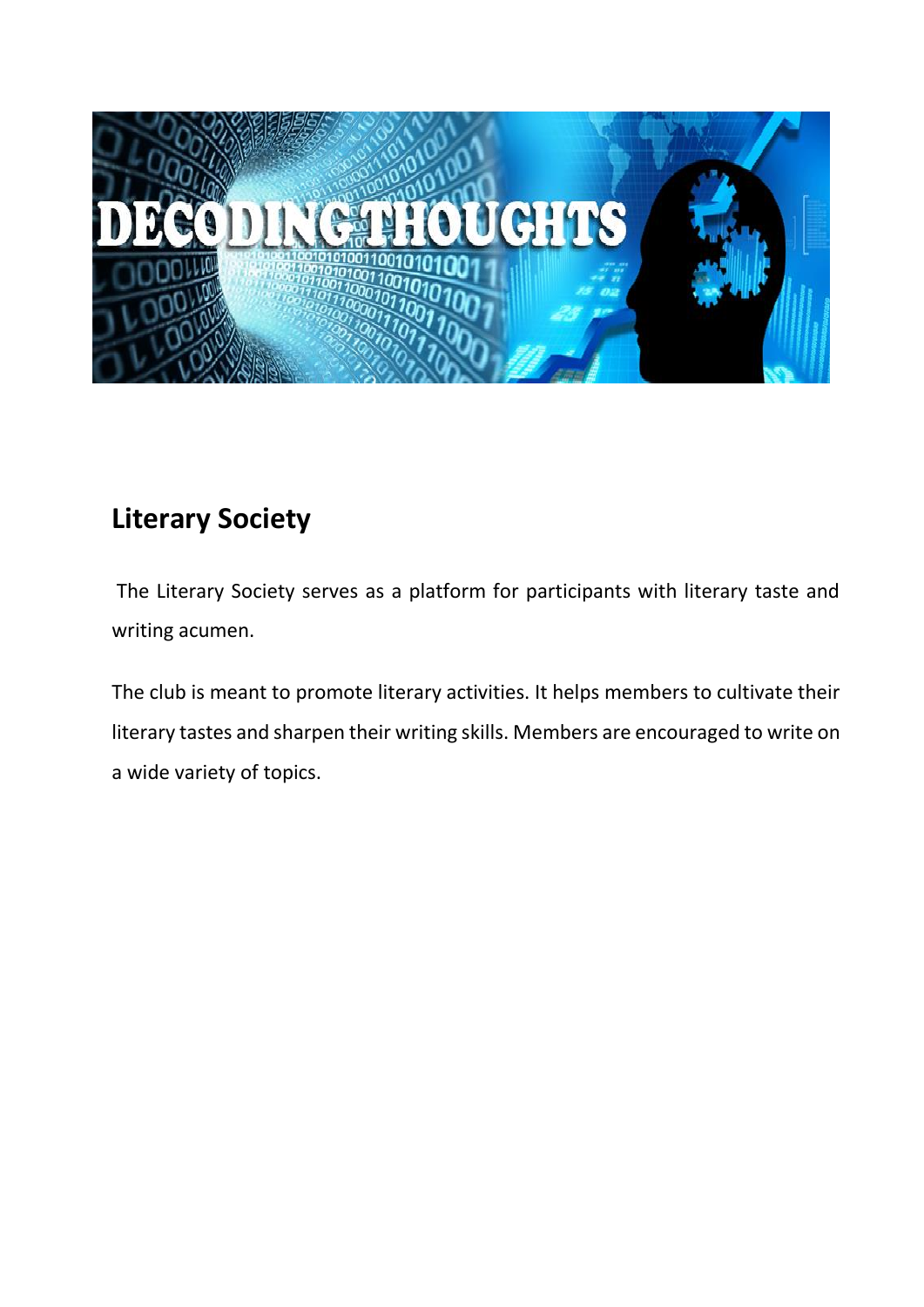

## **Blood Donor Society**

Blood donation is one of the most significant contributions by the human being. Which person contributes the blood for donation, they make the huge respect towards the society. The blood donation does not become harmful for the adult people.

Blood donation is the big contribution in the whole life of people.

After the blood donation, the people can regenerate the blood again within the few days. It poses no threats to the metabolism of the body.

IMDC Blood Donor Society helps in securing timely blood donations in emergencies as well as in routine requirements.

IMDC Blood Donor Society has a team of highly motivated students, who maintain a complete data bank of donors that include volunteers amongst the students, faculty, staff and other people outside IMDC.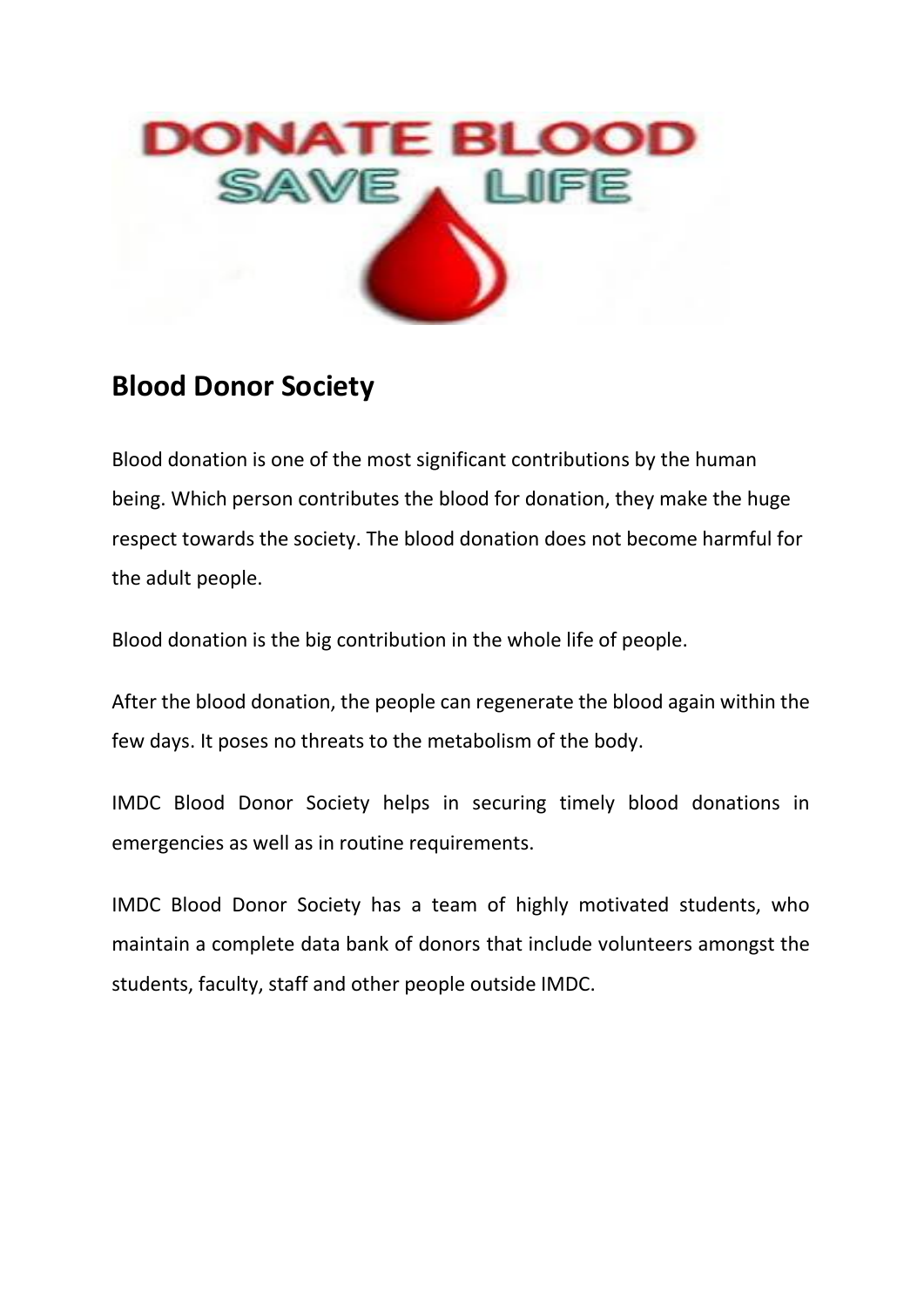

# **Sports at IMDC**

Sports activities organized by the IMDC Sports Zone include cricket, football, table tennis, badminton, volleyball, lawn tennis, squash and chess. It also has Girls' Sports Wing that promotes sports and indoor and outdoor activities for female participants.

Win Dice, Play Nice"

IMDC Sports Zone comprises of different sports clubs each having a team of brilliant players in it. The Clubs include:

- **Cricket Team-**
- **Football Club-**
- **Badminton Club-**
- **Table Tennis Club-**
- **Athletics Club-**
	- $\checkmark$  Tug of war
	- $\checkmark$  Race 100m, 50m
	- $\checkmark$  High jump
	- ✓ Sack Race
	- $\checkmark$  Rally Race
- **Volleyball Club-**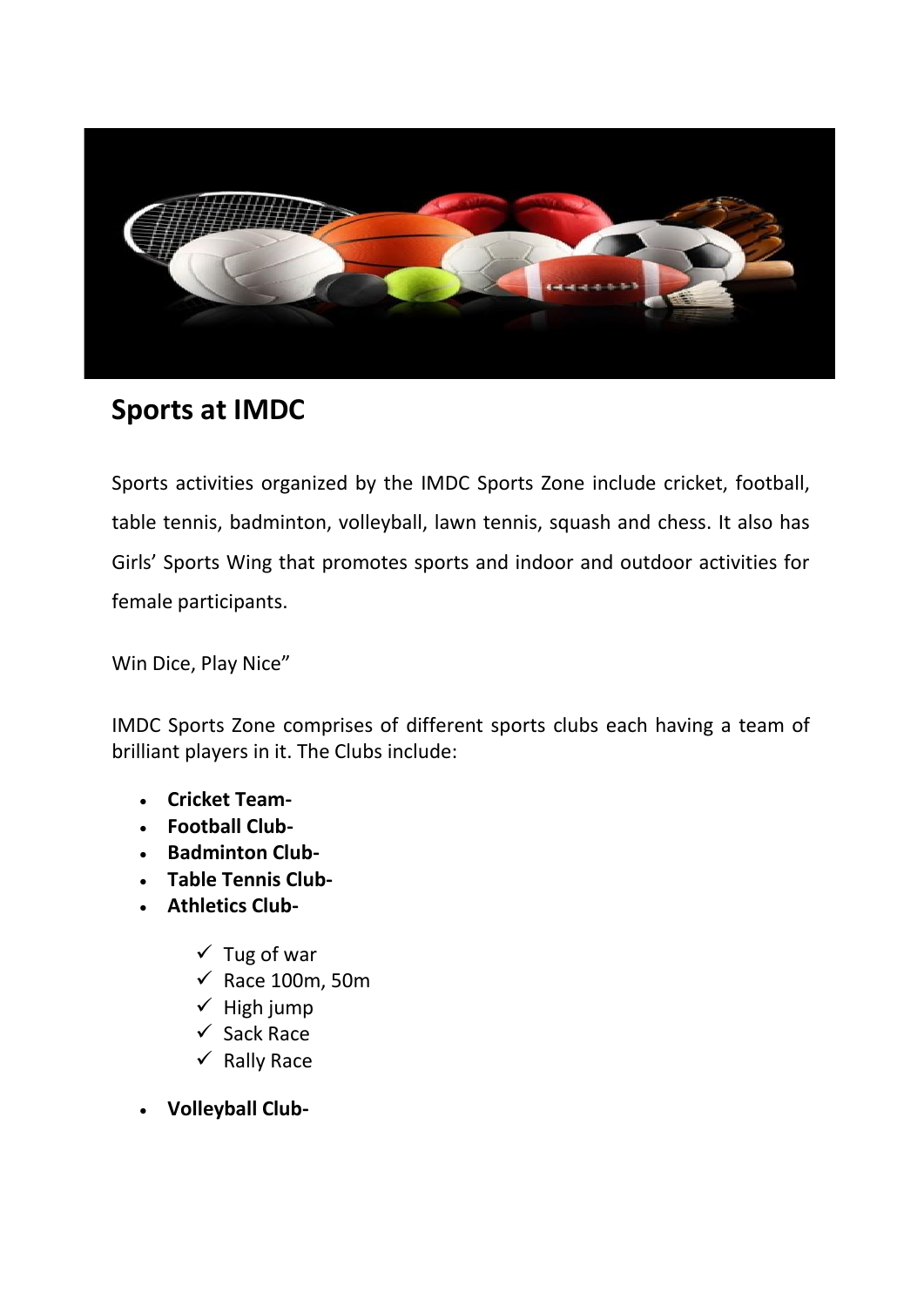

# **Arts Society**

The Arts Society works mainly to cultivate, channel and nurture the artistic potential of the participants. It encourages them to come up with original artistic contributions and provides them avenues to enhance and polish their creative talent.

**'The belief that the arts have the potential to enrich peoples' lives is at the heart of everything that we do'**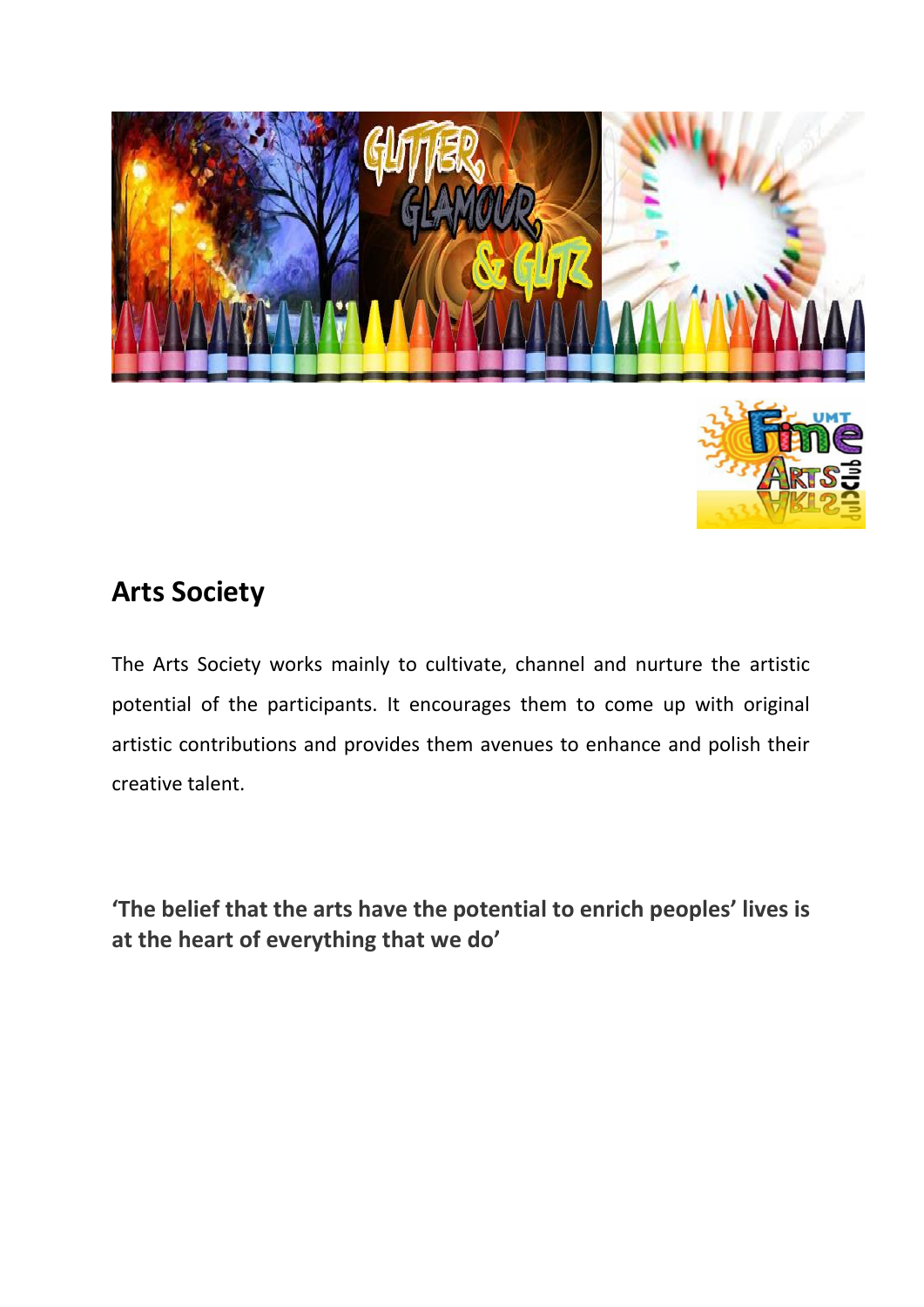

## **Social Welfare Society**

### **Instil Hope, Inspire Action**

The society organizes fund-raising campaigns or blood donation drives for humanitarian social causes and charity purposes to help the deprived and under-privileged people. The members learn to live and sacrifice for others for the good of the society. The vision entails the maximum positive input they can bring being the responsible members of community.